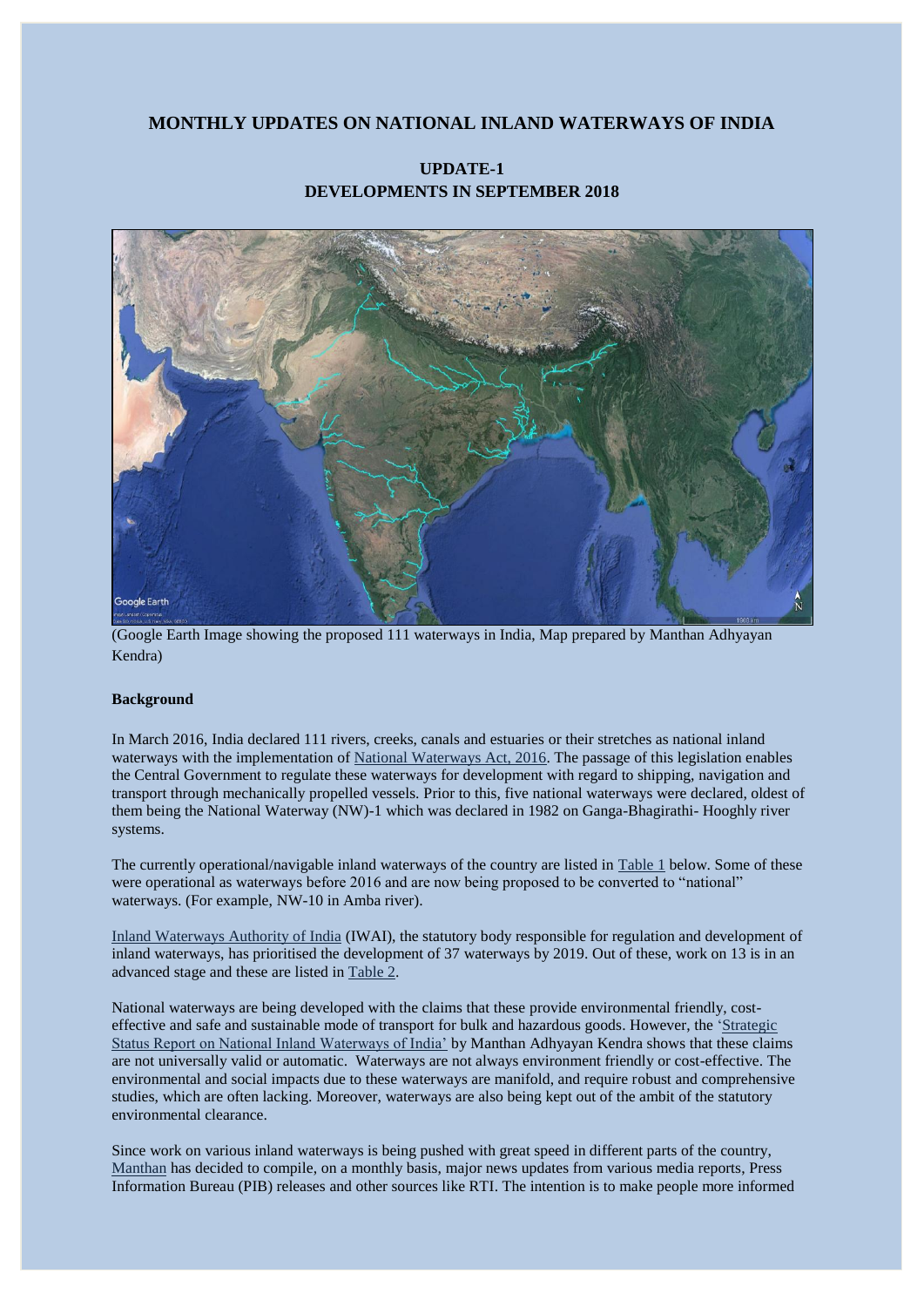and involved in this massive intervention in the Indian rivers. Your support, comments and feedbacks will be helpful in enriching our ongoing analysis on waterways.

<span id="page-1-0"></span>

| S.No. | <b>National</b><br>Waterway<br><b>Number</b> | <b>River of River Stretch</b>                                                    | Length<br>(km) | <b>States</b>                                   |
|-------|----------------------------------------------|----------------------------------------------------------------------------------|----------------|-------------------------------------------------|
| 1.    | $NW-1$                                       | Ganga-Bhagirathi-Hooghly River System<br>(Haldia-Allahabad)                      | 1620           | Uttar Pradesh, Bihar,<br>Jharkhand, West Bengal |
| 2.    | $NW-2$                                       | Brahmaputra River (Dhubri-Sadiya)                                                | 891            | Assam                                           |
| 3.    | NW <sub>3</sub>                              | West Coast Canal (Kottapuram-Kollam),<br>Champakara and Udyogmandal Canals       | 205            | Kerala                                          |
| 4.    | $NW-4$                                       | Phase-I: Vijaywada to Muktyala                                                   | 82             | Andhra Pradesh                                  |
| 5.    | $NW-10$                                      | Amba river                                                                       | 45             | Maharashtra                                     |
| 6.    | NW-85                                        | Revadanda Creek-Kundalika river system                                           | 31             | Maharashtra                                     |
| 7.    | <b>NW-27</b>                                 | Cumberjua river- Confluence with Zuari to<br>Confluence with Mandovi river       | 17             | Goa                                             |
| 8.    | <b>NW-68</b>                                 | Mandovi river -Usgaon Bridge to Arabian<br>Sea                                   | 41             | Goa                                             |
| 9.    | <b>NW-111</b>                                | Zuari river - Sanvordem Bridge to<br>Marmugaon Port                              | 50             | Goa                                             |
| 10.   | <b>NW-9</b>                                  | Alappuzha-Kottayam-Athirampuzha Canal<br>- Boat jetty, Alappuzha to Athirampuzha | 38             | Kerala                                          |
| 11.   | $NW-100$                                     | Tapi river, Sea mouth to Magdala Port                                            | 15             | Gujarat                                         |
| 12.   | NW-97                                        | Sunderbans Waterways (through Indo-<br><b>Bangladesh Protocol Route)</b>         | 201            | <b>West Bengal</b>                              |

**Table 1: Operational National Inland Waterways of India**

(Source: PIB [release,](http://pib.nic.in/PressReleseDetail.aspx?PRID=1540683)  $30^{th}$  July, 2018)

# **Table 2: Waterways Where Development is in an Advanced Stage**

<span id="page-1-1"></span>

| <b>National Waterway</b><br>(NW) | <b>River or River/ Canal Stretches</b>                                         |  |  |
|----------------------------------|--------------------------------------------------------------------------------|--|--|
| $NW-1$                           | Ganga                                                                          |  |  |
| $NW-2$                           | <b>Brahmaputra</b>                                                             |  |  |
| $NW-3$                           | West Coast Canal (Kottapuram-Kollam), Champakara and Udyogmandal Canals        |  |  |
| $NW-4$                           | Kakinada-Puducherry, Nashik-Bhadrachalam-Rajahmundry Stretch of River Godavari |  |  |
|                                  | and Galagali-Wazirabad-Vijayawada Stretch of River Krishna                     |  |  |
|                                  | Talcher-Dhamra Stretch of Brahmani, -Kharsua- Tantighai-PanduaNala-DudheiNala- |  |  |
| $NW-5$                           | Kani Dhamra-river system, Geonkhali-Charbatia Stretch of East Coast Canal,     |  |  |
|                                  | Charbatia-Dhamra Stretch of Matai River and Mahanadi Delta Rivers              |  |  |
| $NW-16$                          | Barak                                                                          |  |  |
| NW-37                            | Gandak                                                                         |  |  |
| $NW-40$                          | Ghaghra                                                                        |  |  |
| NW-58                            | Kosi                                                                           |  |  |
| NW-97                            | Sundarbans                                                                     |  |  |
| NW-68                            | Mandovi                                                                        |  |  |
| $NW-111$                         | Zuari                                                                          |  |  |
| $NW-27$                          | Cumbarjua                                                                      |  |  |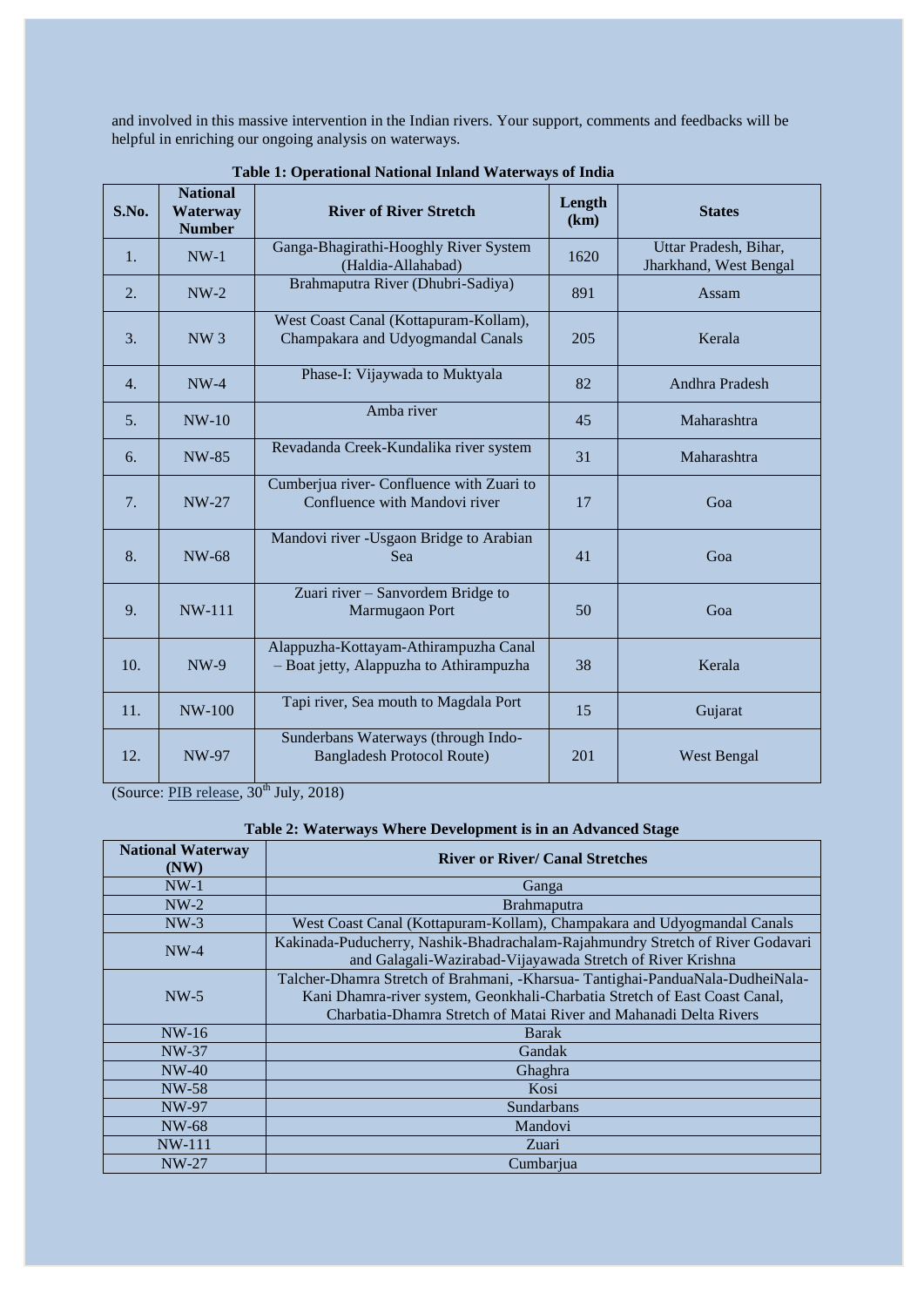# **Important Developments in National Inland Waterways**

# **September 2018**

# **In this update**

- [Developments related to](#page-3-0) National Waterway-1 (Ganga Waterway)
- [Development on the extension of Waterways into](#page-4-0) Nepal
- [Land Acquisition for National Waterway-3 in Kerala](#page-5-0)
- [Soft loan of 91 Crores sought by Goa Barge Association](#page-5-1)
- [Vessels carrying fly-ash on NW-1, 2 and Indo-Bangladesh Protocol route: Longest IWT haul](#page-5-2)  [in India, fisherpeople angry as barges cut nets](#page-5-2)



(Source[: Photo Gallery,](,%20http:/iwai.nic.in/photoshow.php?cat_id=60) IWAI)

This first monthly update is a little longer because it has above background and context for the national waterways. Subsequent updates will be more concise.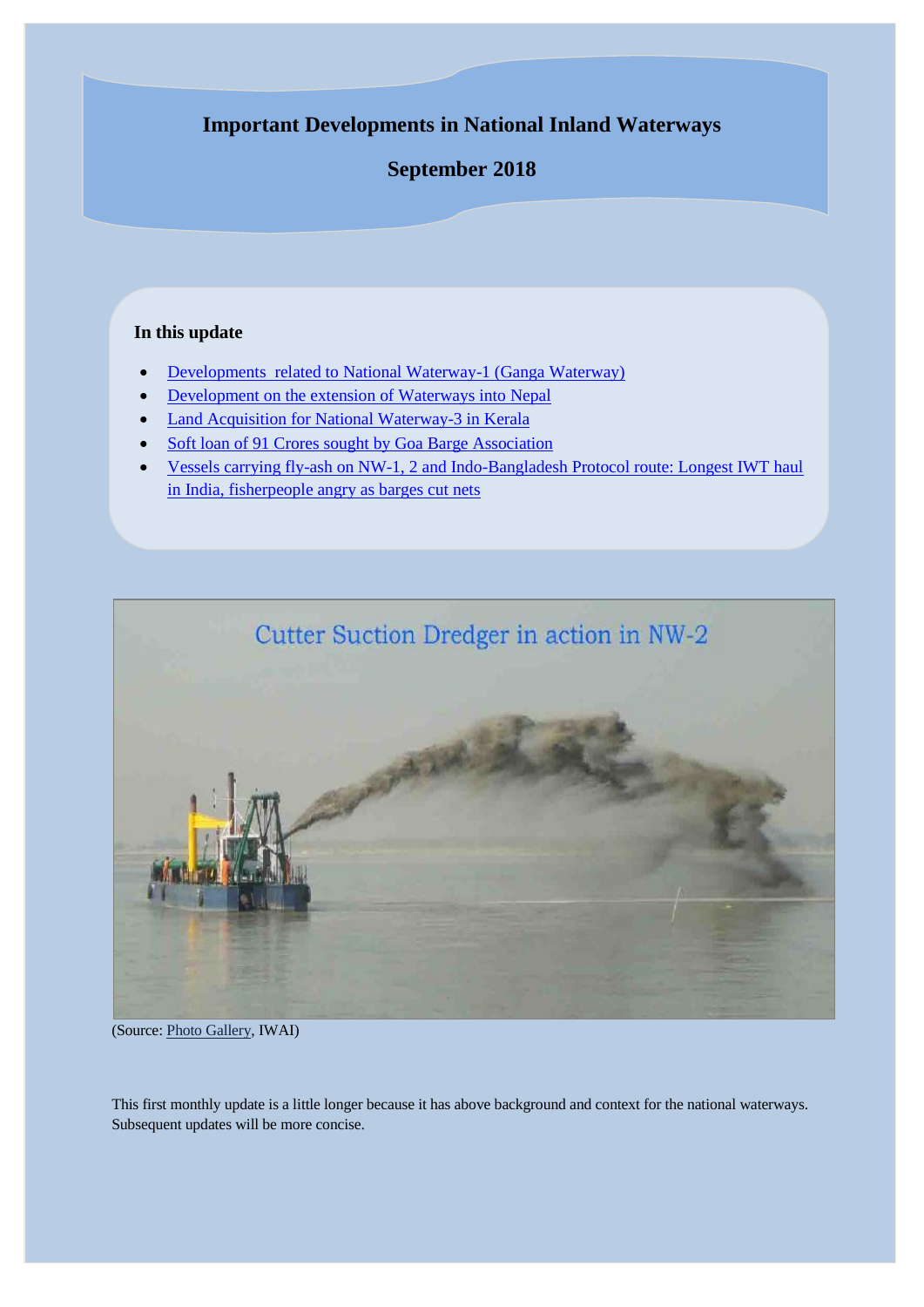## **1. National Waterway-1 (Ganga-Bhagirathi- Hooghly River Systems)**

#### <span id="page-3-0"></span>Background

Also known as Jal Marg Vikas Project and the oldest national waterway of India, NW-1 is a 1620 km long waterway proposed from Haldia to Allahabad. This project is being developed with financial and technical assistance from the World Bank. IWAI releases an detailed monthly update for this waterway, along with some of the major developments on other primary national waterways (NW-1 to5). These updates can be accessed from<http://iwai.nic.in/showfile.php?lid=793>.

Major News Updates 1. *IWAI released 15 standardised vessel design concepts for NW-1*

1[5 Standardised Vessel Designs concepts](http://iwai.nic.in/index1.php?lang=1&level=0&linkid=159&lid=1534) for NW-1 were made public by the IWAI. The Press Information release by Ministry of Shipping on this occasion states that, "This marks attaining of a critical milestone in the growth of the country's Inland Water Transport (IWT) sector as it will help overcome the unique navigation challenges river Ganga throws due to its complex river morphology, hydraulics, acute bends, shifting channels, meanders and current." [\(PIB release,](http://pib.nic.in/PressReleseDetail.aspx?PRID=1541304) 31st August 2018)

2. *Dredging in Ganga to be monitored by CCTV Cameras*

"IWAI will monitor upcoming dredging work in Ganga by getting 24 by 7 live feed through CCTV cameras from different locations. This will be done to avoid frequent visits of officials to multiple sites including in remote areas and to stop contractors from making false claims." [https://timesofindia.indiatimes.com/india/dredging-of-ganga-at-different-locations-to-be-monitored](https://timesofindia.indiatimes.com/india/dredging-of-ganga-at-different-locations-to-be-monitored-via-cctv-live-feeds/articleshow/65692612.cms)[via-cctv-live-feeds/articleshow/65692612.cms](https://timesofindia.indiatimes.com/india/dredging-of-ganga-at-different-locations-to-be-monitored-via-cctv-live-feeds/articleshow/65692612.cms)

3. *Survey started by IWAI for dredging of Ganga bed silt deposits* 

"Inland Waterways Authority of India (IWAI) has started a survey on silt deposits in the Ganga basin from Pirpainti to Munger." The sources pointed out that, "..Approximately 30-35ft high silt deposits on the riverbed reduce the water retention capacity of the river and hence, more than 30-35 lakh cusec floodwater flows downstream. And this is the reason that during summer, the river dries up despite having sufficient water, as water could not be stored by the river, it flows away making the water level low."

<https://www.telegraphindia.com/states/bihar/plan-to-dredge-out-ganga-bed-silt-deposits/cid/1669972>

4. *An Expert Committee by Central Government recommends removal of silt from 11 hotspots to solve Bihar's silt crisis*

"For the first time, an expert committee, formed by India's Central government, has identified 11 hot spots with alarming silt deposits, where silt should be removed to ensure the normal flow of the river and to minimise the chance of extreme floods. The report has been submitted to the central water resource department, and is not in the public domain as of yet."

[https://www.firstpost.com/long-reads/in-flood-prone-bihar-expert-committee-warns-about3rrr](https://www.firstpost.com/long-reads/in-flood-prone-bihar-expert-committee-warns-about3rrr-mounting-silt-crisis-5224331.html)[mounting-silt-crisis-5224331.html](https://www.firstpost.com/long-reads/in-flood-prone-bihar-expert-committee-warns-about3rrr-mounting-silt-crisis-5224331.html)

" Increasing heavy silt deposits in the river Ganga also slow down the river flow in the dry season, posing a big challenge to India's ambitious national waterway project, which aims to boost the use [inland water transport.](https://www.thethirdpole.net/en/2017/11/09/indias-national-waterways-impacts-on-rivers-ecology-and-livelihoods-must-be-addressed/https:/www.thethirdpole.net/en/2017/11/09/indias-national-waterways-impacts-on-rivers-ecology-and-livelihoods-must-be-addressed)" ".. The chief minister of Bihar, Nitish Kumar, has repeatedly put pressure on the central government to deal with the issue over the past three years."

[https://www.downtoearth.org.in/news/governance/expert-committee-sheds-light-on-bihar-s-mounting](https://www.downtoearth.org.in/news/governance/expert-committee-sheds-light-on-bihar-s-mounting-silt-crisis-61668)[silt-crisis-61668](https://www.downtoearth.org.in/news/governance/expert-committee-sheds-light-on-bihar-s-mounting-silt-crisis-61668)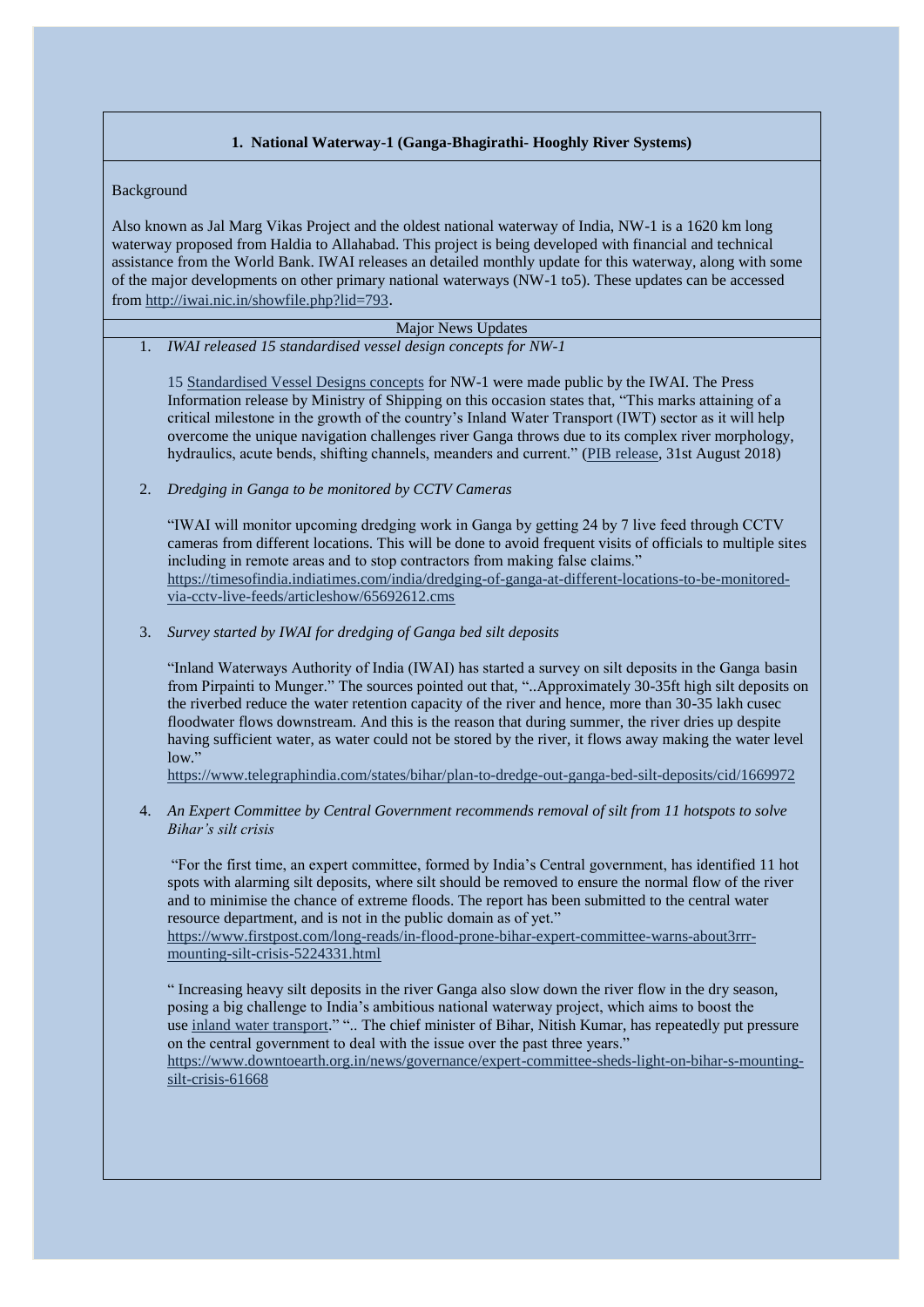# **2. Extension of Waterways into Nepal through Kosi, Gandak and Ganga**

#### <span id="page-4-0"></span>Background

On 7th April 2018, the Prime ministers of India and Nepal issued a joint statement on the ['India-](http://pibphoto.nic.in/documents/rlink/2018/apr/p20184703.pdf) Nepal [Statement on New Connectivity through Inland Waterways.'](http://pibphoto.nic.in/documents/rlink/2018/apr/p20184703.pdf) In this statement, it was declared that India will enhance the connectivity of Nepal to the sea through extending inland waterways into Nepal. National waterways proposed on Gandak (NW-37), Kosi (NW-58) through NW-1 are being considered for extension into Nepal.

A Preliminary report from Manthan – [National and International Inland Waterways in Kosi and Gandak rivers](http://www.manthan-india.org/wp-content/uploads/2018/07/Kosi-and-Gandak-Report-min.pdf) explains the provisions, problems and potential of extending these waterways into Nepal.



(Proposed Kalughat Intermodal Terminal Site on Ganga (NW-1) near Patna. This terminal will be developed to handle container cargo, exclusively for Nepal. Photo: Manthan Adhyayan Kendra.)

## Major News Updates

1. *Connectivity to Nepal though inland waterways*

"Several alternatives are under discussion between Nepal and India on the modality of the waterways, according to the officials. The Indian side has proposed that Nepal can export and import goods using big vessels from Kolkata to Kalughat in Bihar and park the goods there and transport them to Nepal border on smaller ships. Alternatively, Nepal can export or import goods by using the 180km Kalught-Raxual road. The Indian side has also proposed transporting goods on big vessels through the Kolkata-Shaibgunj waterway and ferry them using small ships up to the Nepal border. Besides, Nepal can bring in goods by road using the 150km Shaibgunj-Manihari-Birgunj corridor. India has also proposed the use of cross-border railway lines which are under construction at various border points." [https://kathmandupost.ekantipur.com/news/2018-09-17/nepali-team-visits-india-to-study-inland](https://kathmandupost.ekantipur.com/news/2018-09-17/nepali-team-visits-india-to-study-inland-waterways.html)[waterways.html](https://kathmandupost.ekantipur.com/news/2018-09-17/nepali-team-visits-india-to-study-inland-waterways.html)

#### 2. *Feasibility reports for Kosi and Gandak Waterways to be completed in two months*

"The feasibility study for developing inland waterways from Indian sea ports to the Nepal border via Koshi and Narayani rivers will be completed within two months, officials have said. The feasibility report would lead to further study on the possibility of movement of cargo ships from Indian sea ports to the Nepal border via the two biggest rivers of Nepal – Narayani (Gandak in India) and Kosi." [http://kathmandupost.ekantipur.com/news/2018-09-22/officials-feasibility-study-to-be-over-in-two](http://kathmandupost.ekantipur.com/news/2018-09-22/officials-feasibility-study-to-be-over-in-two-months.html)[months.html](http://kathmandupost.ekantipur.com/news/2018-09-22/officials-feasibility-study-to-be-over-in-two-months.html)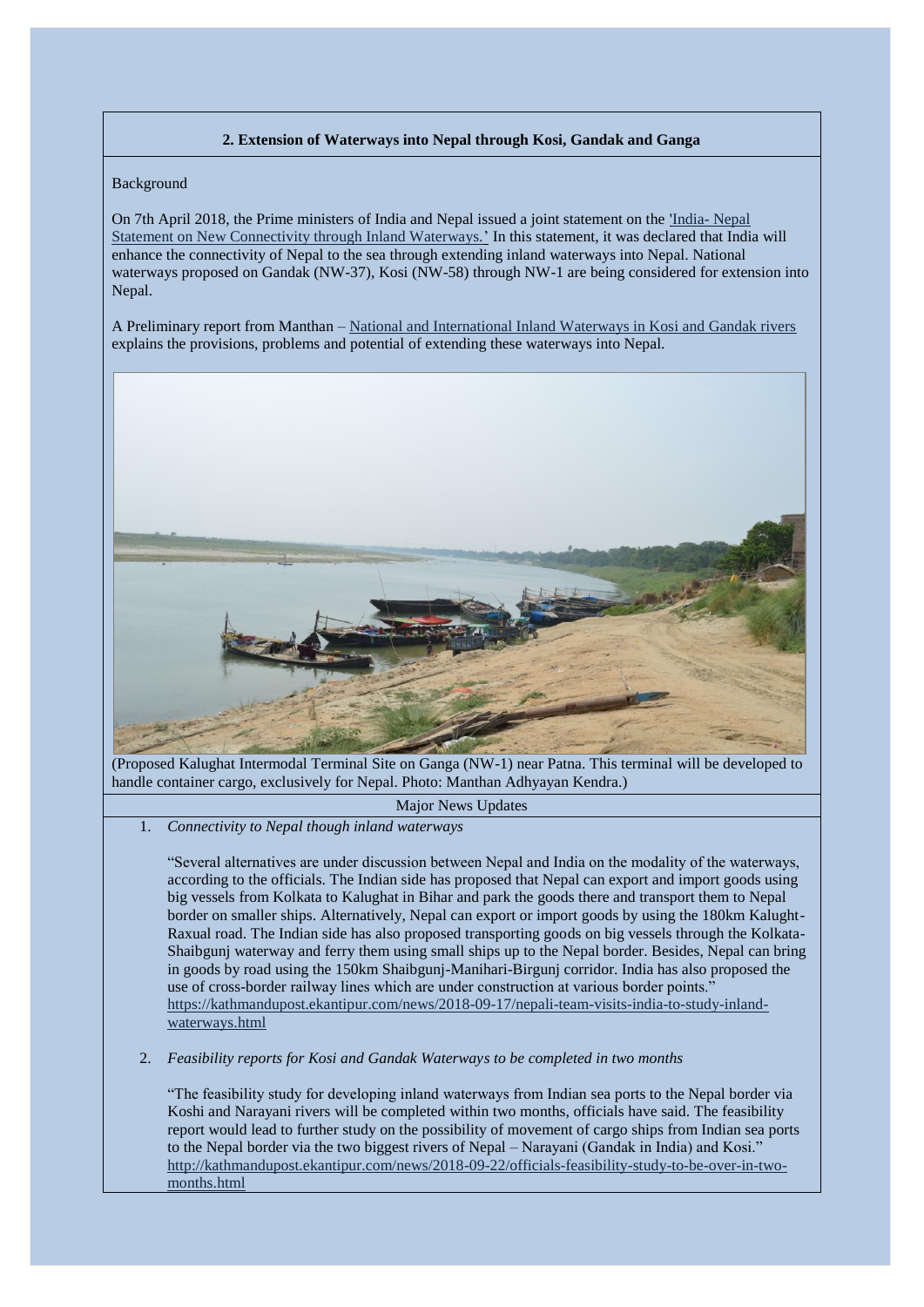# **3. Land Acquisition for Boat terminals for Waterways in Kerala**

# <span id="page-5-0"></span>Background

Five National Inland Waterways (NW-3, 8, 9, 13, 59) have been proposed in Kerala through National Waterways Act, 2016. National Waterway-3 was earlier declared a NW through the National Waterway (Kollam-Kottapuram Stretch of West Coast Canal and Champakara and Udyogmandal Canals) Act, 1992.

Kerala has been raising concerns about the environmental and social impact of the waterways including the concerns about displacement. For more on this, Please see:

[https://www.thehindu.com/news/cities/kozhikode/national-waterways-will-only-serve-vested-interests](https://www.thehindu.com/news/cities/kozhikode/national-waterways-will-only-serve-vested-interests-say-environmentalists/article24599835.ece)[say-environmentalists/article24599835.ece](https://www.thehindu.com/news/cities/kozhikode/national-waterways-will-only-serve-vested-interests-say-environmentalists/article24599835.ece)

[https://www.thehindu.com/news/cities/kozhikode/unscientific-development-practices-a](https://www.thehindu.com/news/cities/kozhikode/unscientific-development-practices-a-bane/article24673321.ece)[bane/article24673321.ece](https://www.thehindu.com/news/cities/kozhikode/unscientific-development-practices-a-bane/article24673321.ece)

Major News Update

1. *Land Acquisition for boat terminals in Kerala*

"The State government has given the administrative nod for acquiring land for the construction of three boat terminals along the 18.5-km stretch of the waterway being rejuvenated from Kovalam to Akkulam that includes the Parvathy Puthanar. The boat terminals are to come up in Kovalam, Akkulam and Vallakkadavu as part of the government's ambitious ₹ 2,300-crore project to make the 633-km West Coast Canal (WCC), the main arterial waterway in the State, navigable." [https://www.thehindu.com/news/national/kerala/nod-for-land-to-set-up-boat](https://www.thehindu.com/news/national/kerala/nod-for-land-to-set-up-boat%20terminals/article25023056.ece)  [terminals/article25023056.ece](https://www.thehindu.com/news/national/kerala/nod-for-land-to-set-up-boat%20terminals/article25023056.ece)

# **4. Plea for soft loan of 91 Crore for repairing barges**

## <span id="page-5-1"></span>Background

Six National Waterways have been proposed in Goa with the implementation of National Waterways Act, 2016. These include NW-27 (Cumberjua), NW-68 (Mandovi), NW-111 (Zuari), NW-25 (Chapora), NW-71 (Mapusa) and NW-88 (Sal). According to various official reports, Waterways on Mandovi, Zuari and Cumberjua are operational. Waterway on the Sal river was found non-viable after the techno-economic feasibility study conducted by IWAI.

# Major News Update

1. *Goa Barge Owners write to IWAI Chairman seeking soft loan of Rs 91 crores from IWAI to fund the repair of 141 barges.* 

"In a letter sent to IWAI chairman Nutan Guha-Biswas, the association said Goa's barge industry was severely affected by the cessation of mining activity in the light of a Supreme Court ruling earlier this year."

[https://timesofindia.indiatimes.com/city/goa/barge-owners-group-seeks-rs-91cr-soft](https://timesofindia.indiatimes.com/city/goa/barge-owners-group-seeks-rs-91cr-soft-loan/articleshow/65986727.cms)[loan/articleshow/65986727.cms](https://timesofindia.indiatimes.com/city/goa/barge-owners-group-seeks-rs-91cr-soft-loan/articleshow/65986727.cms)

<span id="page-5-2"></span>**5. Vessels carrying fly-ash on NW-1, 2 and Indo-Bangladesh Protocol route: Longest IWT haul in India, fisherpeople angry as barges cut nets**

## Background

An Integrated National Waterways Transportation Grid (INTG) Study was undertaken by [IWAI](http://iwai.nic.in/showfile.php?lid=820) to link the